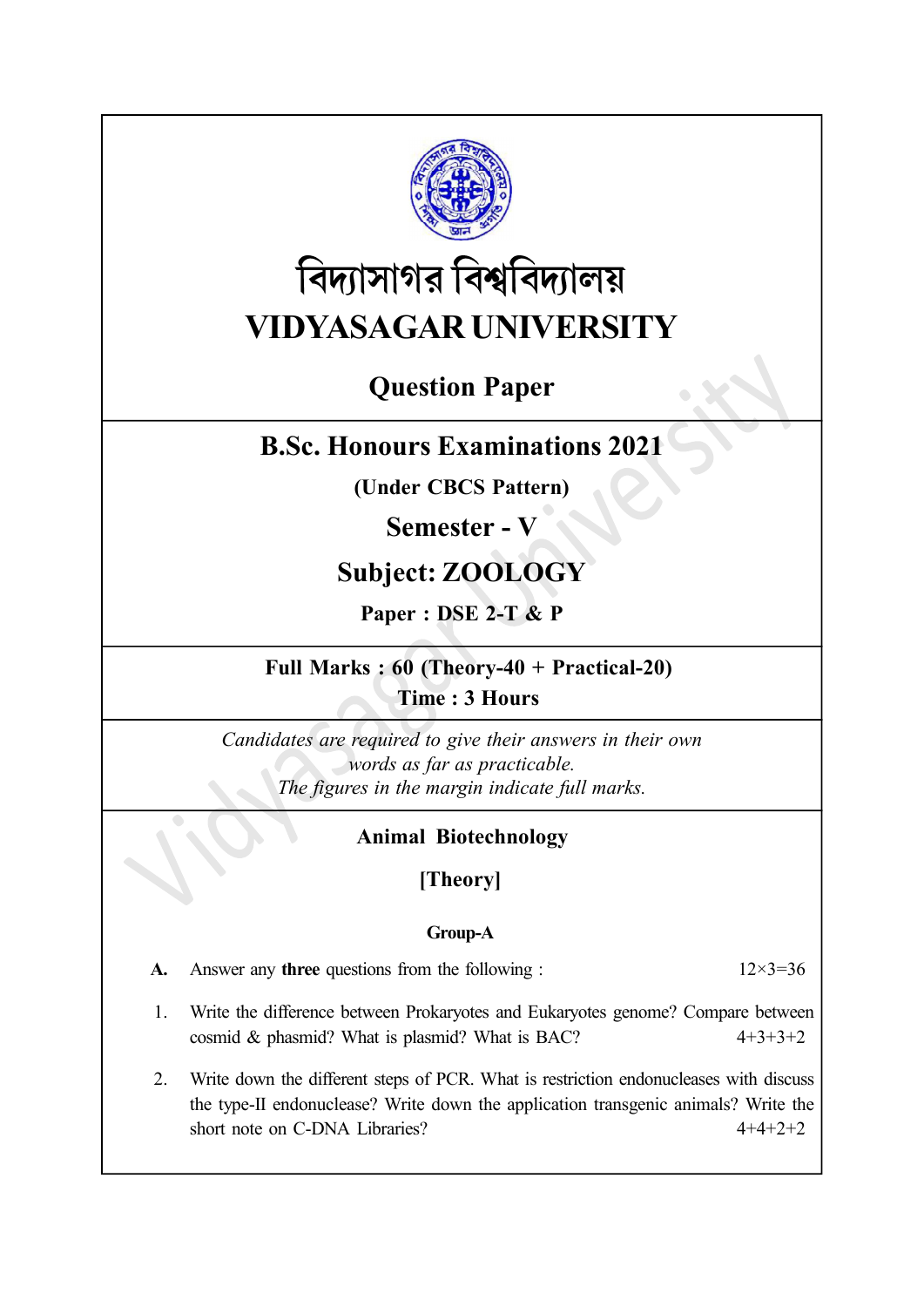- 3. What is sanger method? Write the different steps of this method. What is the difference between sticky end and blunt end? What is calcium chloride method and how does calcium chloride help in the transformation process? 4+3+2+3
- 4. What is the application of Southern Blotting? What is the difference between southern blotting and western blotting? What is electroporation method and write the advantage and disadvantage of this method. 3+4+3+2
- 5. What is DNA Finger printing? Write the principle of DNA Finger printing. What is the application of cell line and write down the primary cell culture and secondary cell culture?  $2+3+3+4$
- 6. What is Cystic Fibrosis? Write down the diagnosis of CF. What is the best molecular technique to diagnose the Cystic Fibrosis? What is the molecular basis for Sickle cell anemia? What is mammalian gene expression?  $2+3+2+3+2$

#### Group-B

**B.** Answer any two questions from the following :  $2 \times 2 = 4$ 

- 1. What is DNA micro-array?
- 2. Write the principle of gel Electrophoresis
- 3. What is the main cause of Cystic Fibrosis?
- 4. What is Retroviral method?

### [Practical]

#### Group-A

|  | A. Answer any one question from the following : | $15 \times 1 = 15$ |
|--|-------------------------------------------------|--------------------|
|--|-------------------------------------------------|--------------------|

- 1. Write in brief the process of Genomic DNA isolation from E. coli. 15
- 2. Write in brief the process of Plasmid DNA isolation (pUC18/19) from E. coli. 15
- 3. (a) A linear DNA molecule 1000 bp long give the following size fragments when treated with these restriction enzyme :

 $Eco-RI = 300bp$ , 700bp

BamHI = 150bp, 200bp, 250bp, 400bp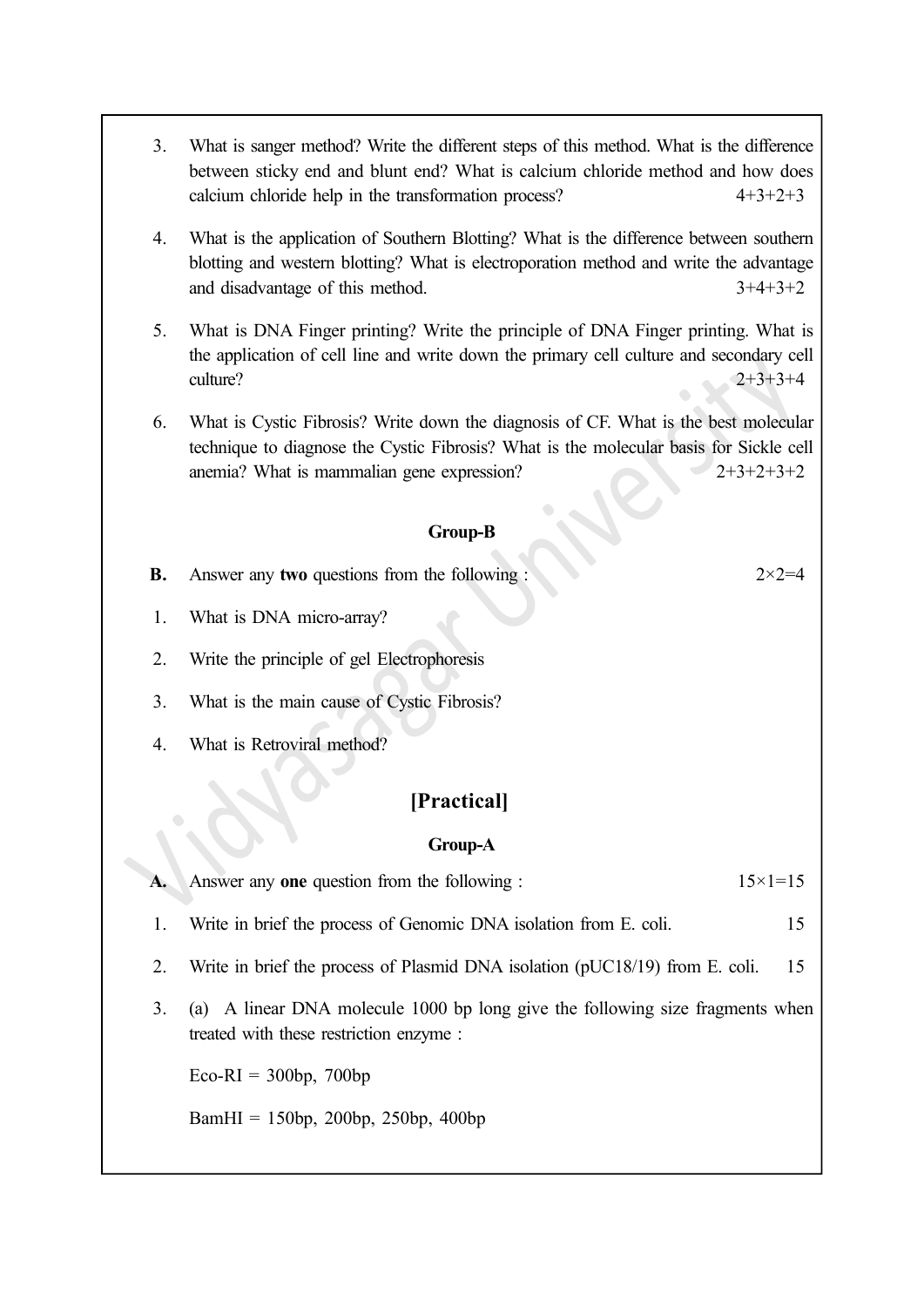EcoRI + Bam HI = 50bp, 100bp, 200bp, 250bp, 400bp.

Derive Restriction map.

(b) A DNA fragment produced by the restriction enzyme Sal 1 is inserted to a unique Sal I cloning site in a vector molecule. Digestion with RE produces the following fragment sizes that originate from the inserted DNA.

Sal  $I = 20kb$ 

Sal I + Eco-RI = 7kb, 13kb

Sal I + Hind III = 4kb, 5kb, 11kb

Sal I + Eco-RI + Hind III = 3kb, 4kb, 5kb, 8kb

What restriction map of the insert is consistent with these fragment sizes?

(c) Calculate the average distance (in nucleotide pair) between the restriction sites in the organism X for the following RE, assume an  $AT : GC$  ratio of  $50 : 50$ .

| Alul          | 5'AGCT3'                               |             |
|---------------|----------------------------------------|-------------|
|               | 3'TCGA5'                               |             |
| <b>ECO-RI</b> | 5'GAATTC3'                             |             |
|               | 3'CTTAAG5'                             |             |
| Acyl          | $5'GP_{U}CGP_{V}C3'$                   |             |
|               | 3'CP <sub>V</sub> GCP <sub>U</sub> GS' | $5 + 5 + 5$ |

#### Group-B

| $\mathbf{B}$ . | Answer any one question from the following :                                               | $5 \times 1 = 5$ |
|----------------|--------------------------------------------------------------------------------------------|------------------|
|                | Write the principle and procedure of Southern Blotting.                                    |                  |
|                | Construction of Circular and Linear restriction map from the data provided by<br>examiner. |                  |
|                | Describe the polymorphic markers? State SNP and write a note on SNP diagnosis.             |                  |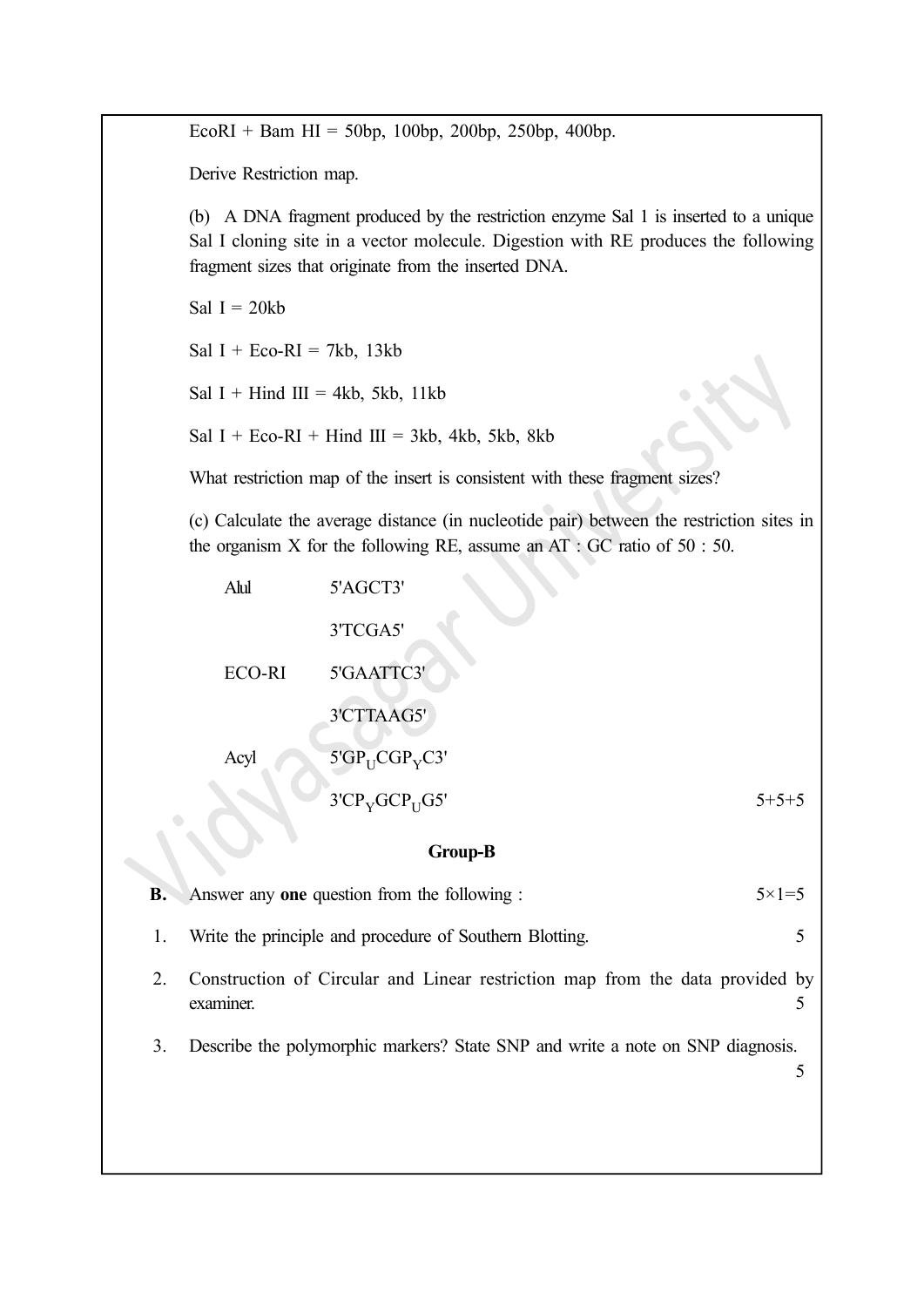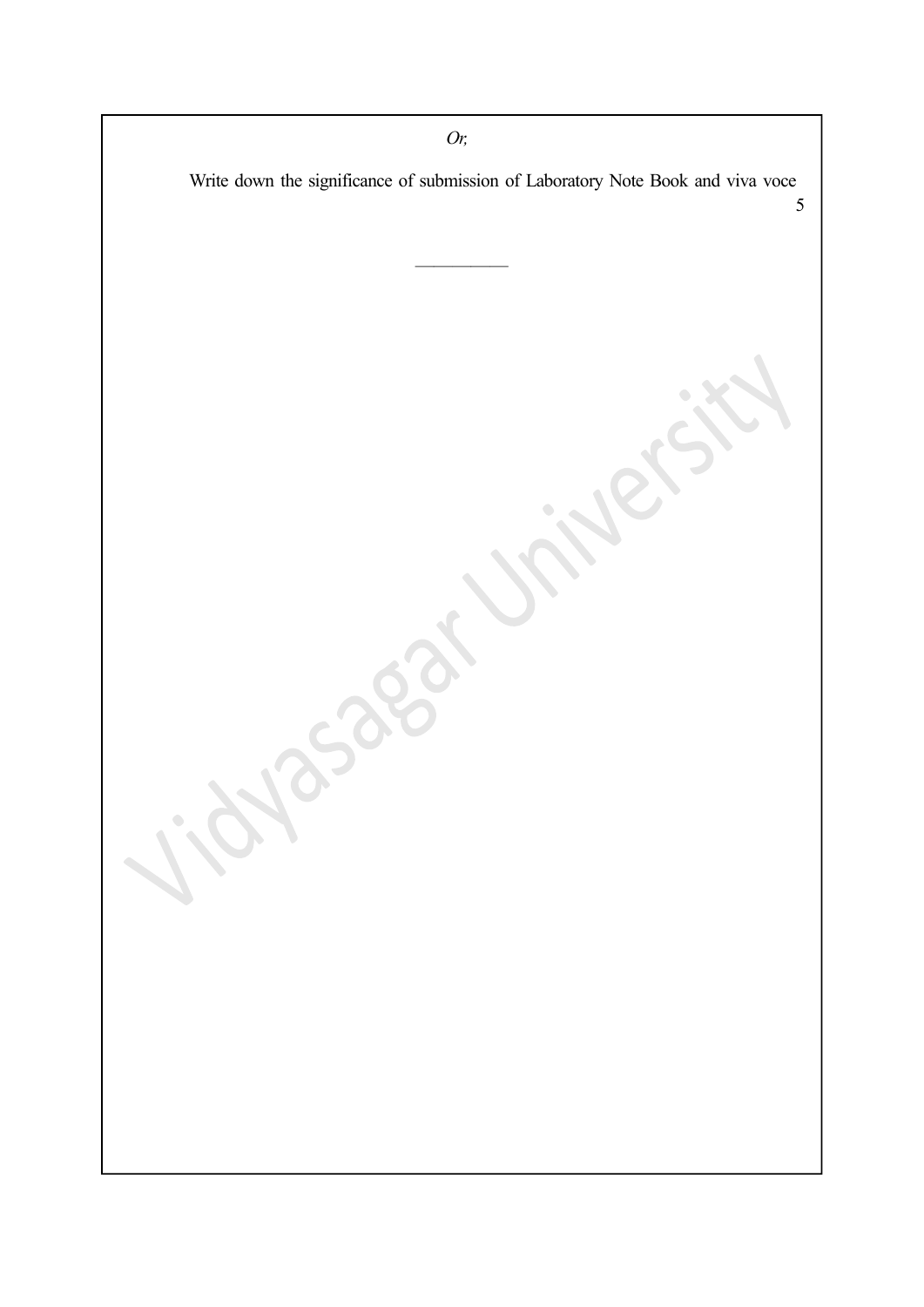# Or Microbiology

### Group-A

| A.             |                                                                                                                         | Answer any three questions from the followings :                                   | $12 \times 3 = 36$ |  |  |
|----------------|-------------------------------------------------------------------------------------------------------------------------|------------------------------------------------------------------------------------|--------------------|--|--|
| 1.             | (a)                                                                                                                     | Describe the Five kingdom classification according to Whittaker.                   |                    |  |  |
|                | (b)                                                                                                                     | Describe the concept of domain by Carl Woese.                                      | $8 + 4$            |  |  |
| 2.             | (a)                                                                                                                     | Distinguish between Gram positive bacteria and Gram negative bacteria.             |                    |  |  |
|                | (b)                                                                                                                     | What is slime layer and glycocalyx?                                                | $8 + 4$            |  |  |
| 3.             | (a) Differentiate between endotoxin and exotoxin.                                                                       |                                                                                    |                    |  |  |
|                |                                                                                                                         | (b) What is communicable disease? Explain endemic, pandemic and epidemic diseases. | $5 + 2 + 5$        |  |  |
| 4.             | Distinguish between Generalised transduction and specialized transduction.<br>(a)                                       |                                                                                    |                    |  |  |
|                | (b)                                                                                                                     | Write two functions of Pili.                                                       | $6+6$              |  |  |
| 5.             | (a)                                                                                                                     | What is enriched media and complex media?                                          |                    |  |  |
|                | (b)                                                                                                                     | Write short notes on : (a) Acid fast Bacteria (b) Prions (c) Plasmid               | $6+(3\times2)$     |  |  |
| 6.             | (a)                                                                                                                     | Write difference between Transformation and Conjugation.                           |                    |  |  |
|                | (b)                                                                                                                     | Classify bacteria on the basis of their oxygen requirement.                        |                    |  |  |
|                | (c)                                                                                                                     | Distinguish between Archae bacteria and Eubacteria.                                | $4 + 4 + 4$        |  |  |
| <b>Group-B</b> |                                                                                                                         |                                                                                    |                    |  |  |
| <b>B.</b>      |                                                                                                                         | Answer any two questions from the following :                                      | $2 \times 2 = 4$   |  |  |
| 1.             | Mention two harmful effects of normal flora.<br>Distinguish between Endemic and Pandemic.<br>What is cytopathic effect? |                                                                                    |                    |  |  |
| 2.             |                                                                                                                         |                                                                                    |                    |  |  |
| 3.             |                                                                                                                         |                                                                                    |                    |  |  |
| 4.             |                                                                                                                         | What is selective media?                                                           |                    |  |  |
|                |                                                                                                                         |                                                                                    |                    |  |  |